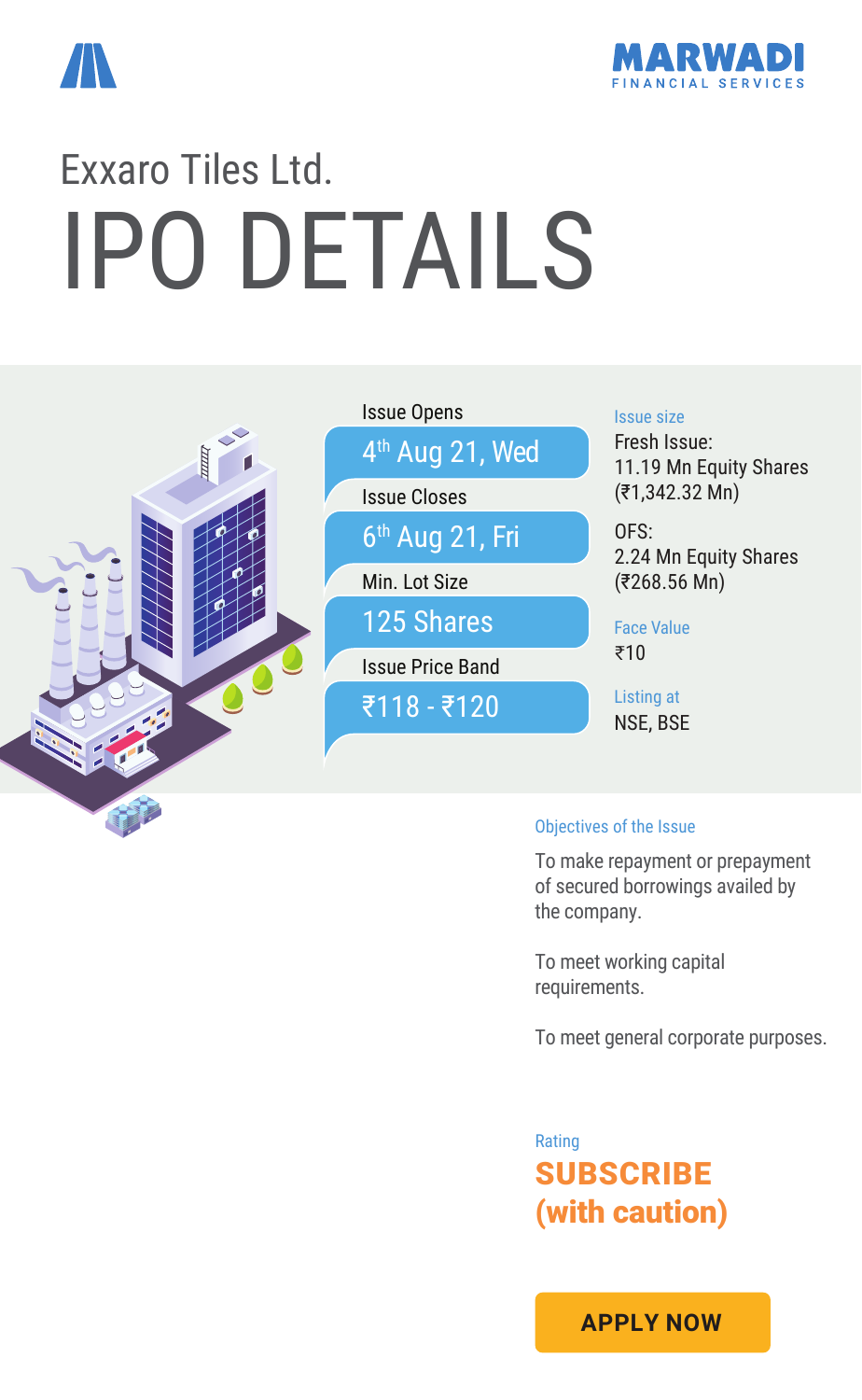



#### Exxaro Tiles Ltd.

### **Company Overview**

Exxaro Tiles Ltd. is engaged in manufacturing and marketing of vitrified tiles used majorly for flooring solutions. The company manufactures Double Charge Vitrified Tiles (double layer pigment) and Glazed Vitrified Tiles made from ceramic materials i.e. clay, quartz, and feldspar.



### Dealer Network

The company has a large dealer network of more than 2,000 registered dealers with PAN India presence (24 states / union territories).



#### Company's Facilities

The company has 2 manufacturing facilities in Padra and Talod in Gujarat with an installed production capacity of 1,32,00,000 sq. mt. per annum. They have 6 display centers in 6 cities and 2 marketing offices in Delhi and Morbi.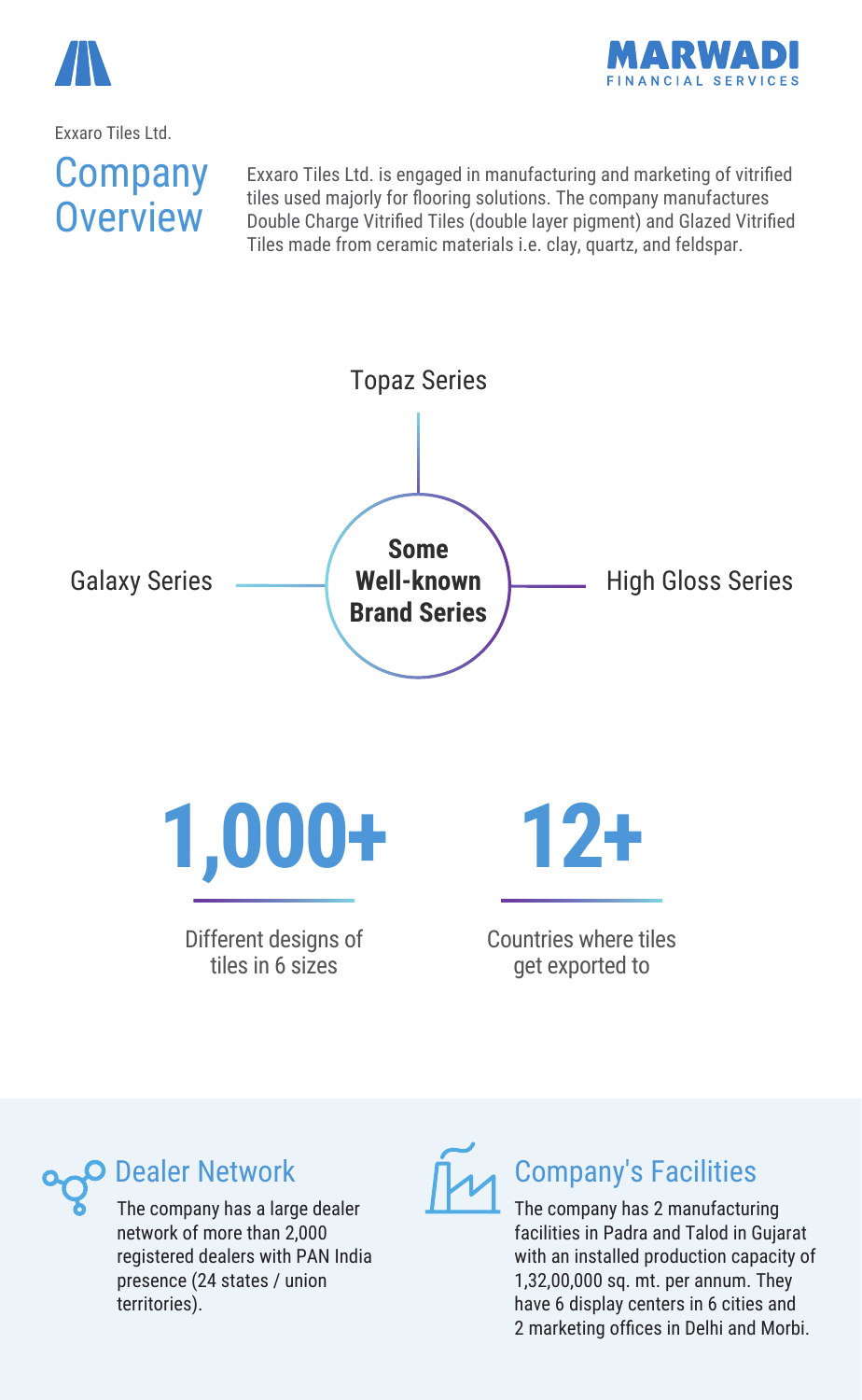



Exxaro Tiles Ltd.

## **Issue Details**

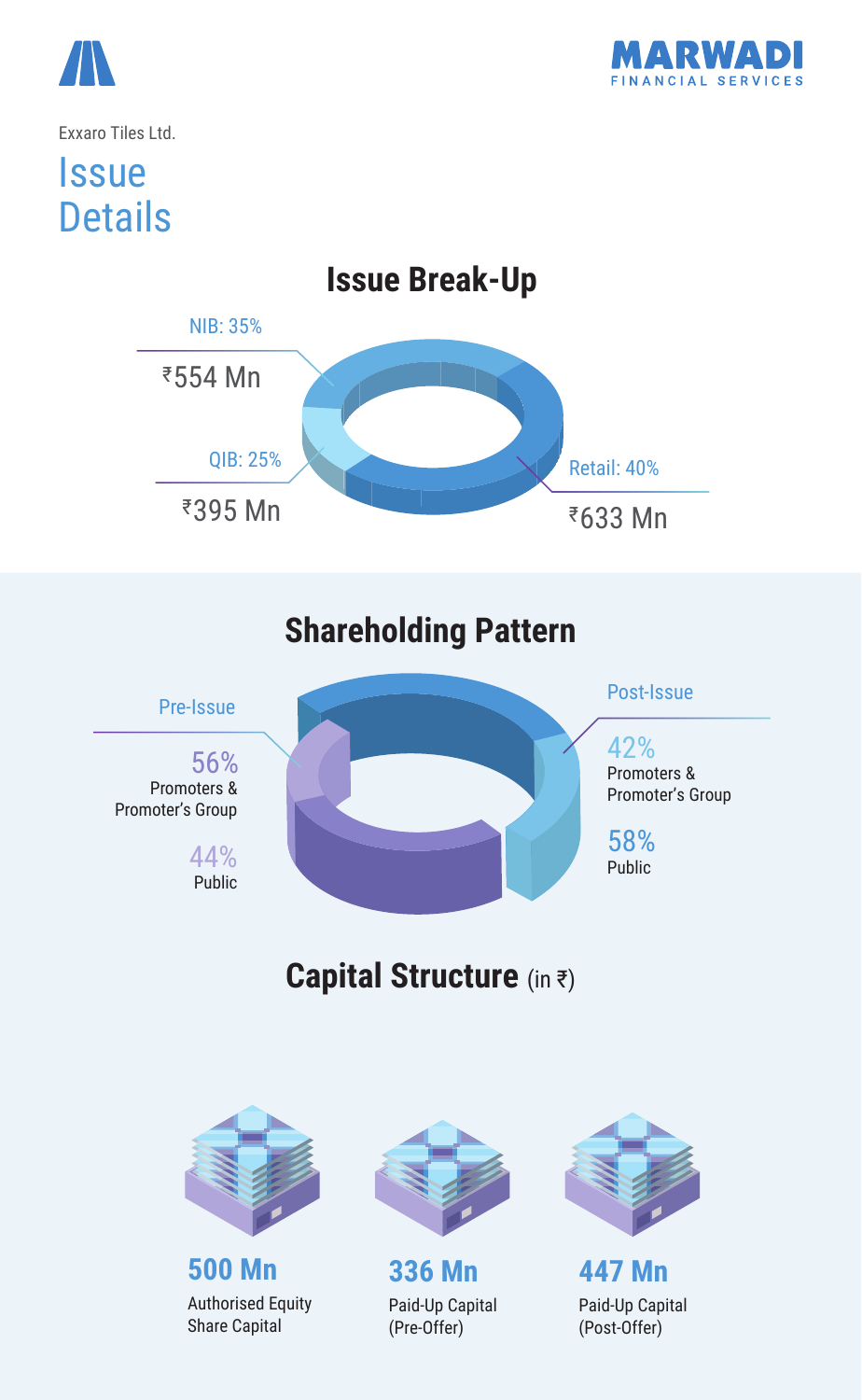



#### Valuations and Peer Comparison Exxaro Tiles Ltd.

Market Cap **₹5,369 Mn**



#### **Financial Snapshot** (in Mn ₹)